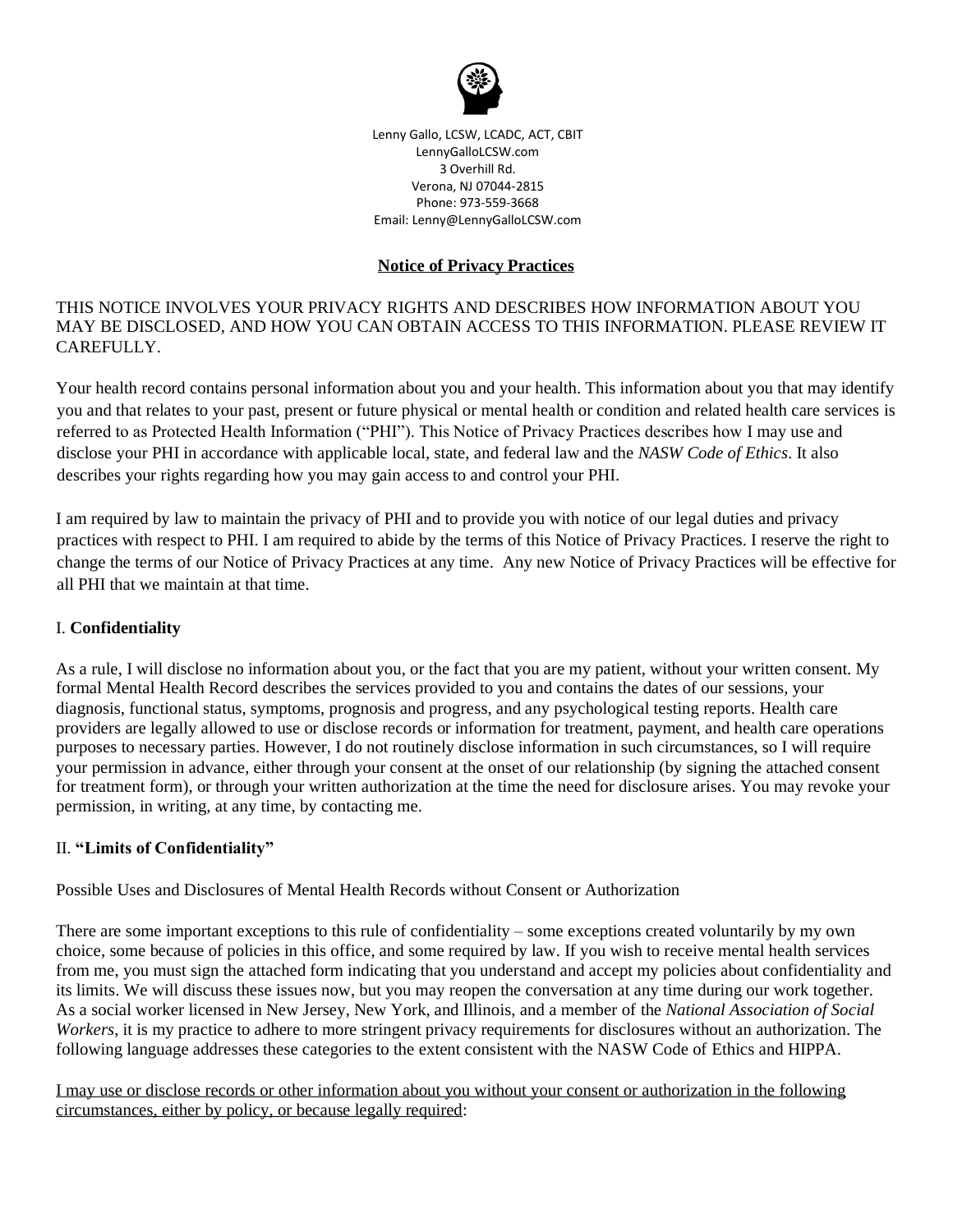- Emergency: If you are involved in in a life-threatening emergency and I cannot ask your permission, I will share information if I believe you would have wanted me to do so, or if I believe it will be helpful to you.
- Child Abuse Reporting: If I have reason to suspect that a child is abused or neglected, I am required by New Jersey, Illinois, and New York State law to report the matter immediately to the Department of Children and Families (NJ); Department of Children and Family Services (IL); Office of Children and Family Services (NY).
- Adult Abuse Reporting: If I have reason to suspect that an elderly or incapacitated adult is abused, neglected or exploited, I am required by New Jersey, Illinois, and New York State law to immediately make a report and provide relevant information to the Adult Protective Services (NJ); Illinois Department of Aging (IL); Adult Protective Services (NY).
- Health Oversight: New Jersey, Illinois, and New York State law requires that licensed clinical social workers report misconduct by a health care provider of their own profession. By policy, I also reserve the right to report misconduct by health care providers of other professions. By law, if you describe unprofessional conduct by another mental health provider of any profession, I am required to explain to you how to make such a report. If you are yourself a health care provider, I am required by law to report to your licensing board that you are in treatment with me if I believe your condition places the public at risk. New Jersey, New York, and Illinois Licensing Boards have the power, when necessary, to subpoena relevant records in investigating a complaint of provider incompetence or misconduct.
- Court Proceedings: If you are involved in a court proceeding and a request is made for information about your diagnosis and treatment and the records thereof, such information is privileged under state law, and I will not release information unless you provide written authorization or a judge issues a court order. If I receive a subpoena for records or testimony, I will notify you so you can file a motion to quash (block) the subpoena. However, while awaiting the judge's decision, I am required to place said records in a sealed envelope and provide them to the Clerk of Court. In New Jersey, Illinois and New York civil court cases, therapy information is not protected by patient-therapist privilege in child abuse cases, in cases in which your mental health is an issue, or in any case in which the judge deems the information to be "necessary for the proper administration of justice." In criminal cases, New Jersey, Illinois, and New York has no statute granting therapist-patient privilege, although records can sometimes be protected on another basis. Protections of privilege may not apply if I do an evaluation for a third party or where the evaluation is court-ordered. You will be informed in advance if this is the case.
- Serious Threat to Health or Safety: Under New Jersey, Illinois, and New York law, if I am engaged in my professional duties and you communicate to me a specific and immediate threat to cause serious bodily injury or death, to an identified or to an identifiable person, and I believe you have the intent and ability to carry out that threat immediately or imminently, I am legally required to take steps to protect third parties. These precautions may include 1) warning the potential victim(s), or the parent or guardian of the potential victim(s), if under  $18, 2$ ) notifying a law enforcement officer, or 3) seeking your hospitalization. By my own policy, I may also use and disclose medical information about you when necessary to prevent an immediate, serious threat to your own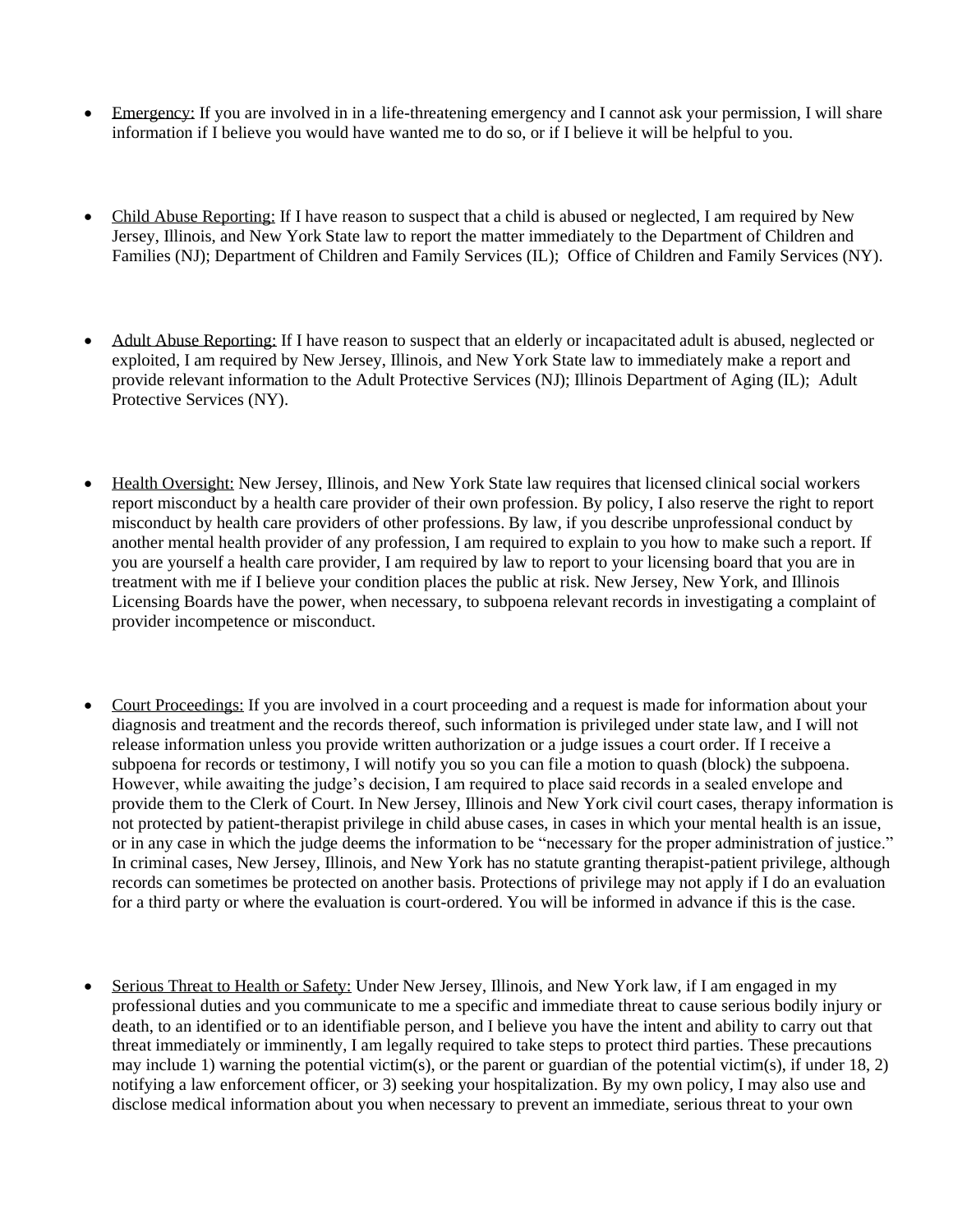health and safety. If you become a party in a civil commitment hearing, I can be required to provide your records to the magistrate, your attorney or guardian ad litem, a CSB evaluator, or a law enforcement officer, whether you are a minor or an adult.

- Workers Compensation: If you file a worker's compensation claim, I am required by law, upon request, to submit your relevant mental health information to you, your employer, the insurer, or a certified rehabilitation provider.
- Records of Minors: New Jersey, Illinois, and New York have a number of laws that limit the confidentiality of the records of minors. For example, parents, regardless of custody, may not be denied access to their child's records; and CSB evaluators in civil commitment cases have legal access to therapy records without notification or consent of parents or child. Other circumstances may also apply, and we will discuss these in detail if I provide services to minors.

*Other uses and disclosures of information not covered by this notice or by the laws that apply to me will be made only with your written permission*

III. Patient's Rights and Provider's Duties:

- Right to Request Restrictions: You have the right to request restrictions on certain uses and disclosures of protected health information about you. You also have the right to request a limit on the medical information I disclose about you to someone who is involved in your care or the payment for your care. If you ask me to disclose information to another party, you may request that I limit the information I disclose. However, I am not required to agree to a restriction you request. To request restrictions, you must make your request in writing, and tell me: 1) what information you want to limit; 2) whether you want to limit my use, disclosure or both; and 3) to whom you want the limits to apply.
- Right to Receive Confidential Communications by Alternative Means and at Alternative Locations: You have the right to request and receive confidential communications of PHI by alternative means and at alternative locations. (For example, you may not want a family member to know that you are seeing me. Upon your request, I will send your bills to another address. You may also request that I contact you only at work, or that I do not leave voice mail messages.) To request alternative communication, you must make your request in writing, specifying how or where you wish to be contacted.
- Right to an Accounting of Disclosures You generally have the right to receive an accounting of disclosures of PHI for which you have neither provided consent nor authorization (as described in section III of this Notice). On your written request, I will discuss with you the details of the accounting process.
- Right to Inspect and Copy: In most cases, you have the right to inspect and copy your medical and billing records. To do this, you must submit your request in writing. If you request a copy of the information, I may charge a fee for costs of copying and mailing. I may deny your request to inspect and copy in some circumstances. I may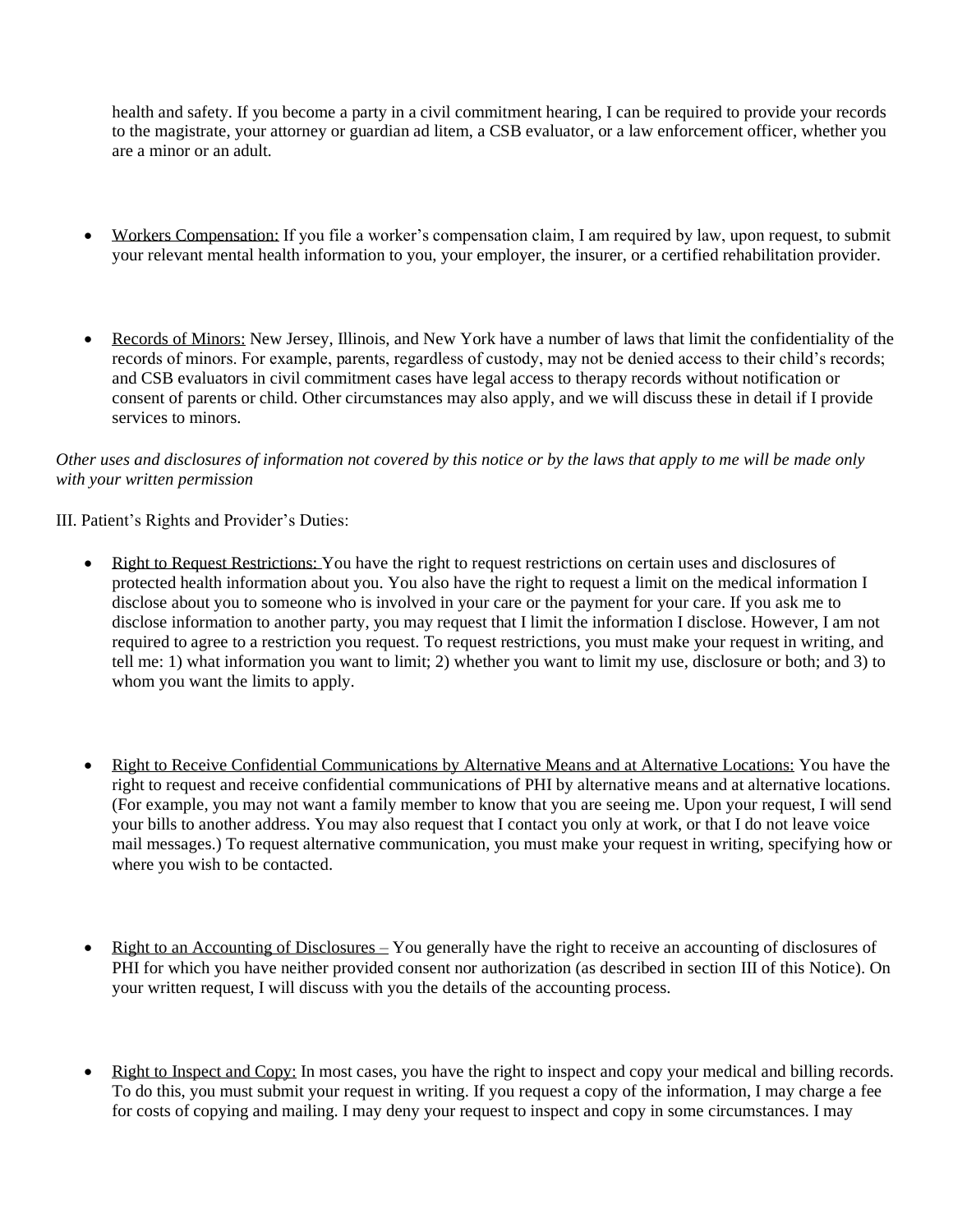refuse to provide you access to certain therapy notes or to information compiled in reasonable anticipation of, or use in, a civil, criminal, or administrative proceeding.

- Right to Amend: If you feel that protected health information I have about you is incorrect or incomplete, you may ask me to amend the information. To request an amendment, your request must be made in writing, and submitted to me. In addition, you must provide a reason that supports your request. I may deny your request if you ask me to amend information that: 1) was not created by me; I will add your request to the information record; 2) is not part of the medical information kept by me; 3) is not part of the information which you would be permitted to inspect and copy; 4) is accurate and complete.
- Right to a copy of this notice: You have the right to a paper copy of this notice. You may ask me to give you a copy of this notice at any time. Changes to this notice: I reserve the right to change my policies and/or to change this notice, and to make the changed notice effective for medical information I already have about you as well as any information I receive in the future. The notice will contain the effective date. A new copy will be given to you. I will have copies of the current notice available on request. This form will always be available to review on my website via: www.LennyGalloLCSW.com in the "Client Forms" section of the website.

**Complaints: If you believe your privacy rights have been violated, you may file a complaint. To do this, you must submit your request in writing to my office. You may also send a written complaint to the U.S. Department of Health and Human Services or to the following agencies in your appropriate State:**

**New Jersey Division of Consumer Affairs State Board of Social Work Examiners P.O. Box 45025 Newark, New Jersey 07101 (973) 504-6495**

**New York State Education Department New York State Education Building 89 Washington Avenue Albany, NY 12234 1-800-442-8106**

**Illinois Department of Professional Regulations 320 West Washington, 3rd Floor Springfield, IL 62786 1-888-473-4858**

EFFECTIVE DATE: 05/25/2020